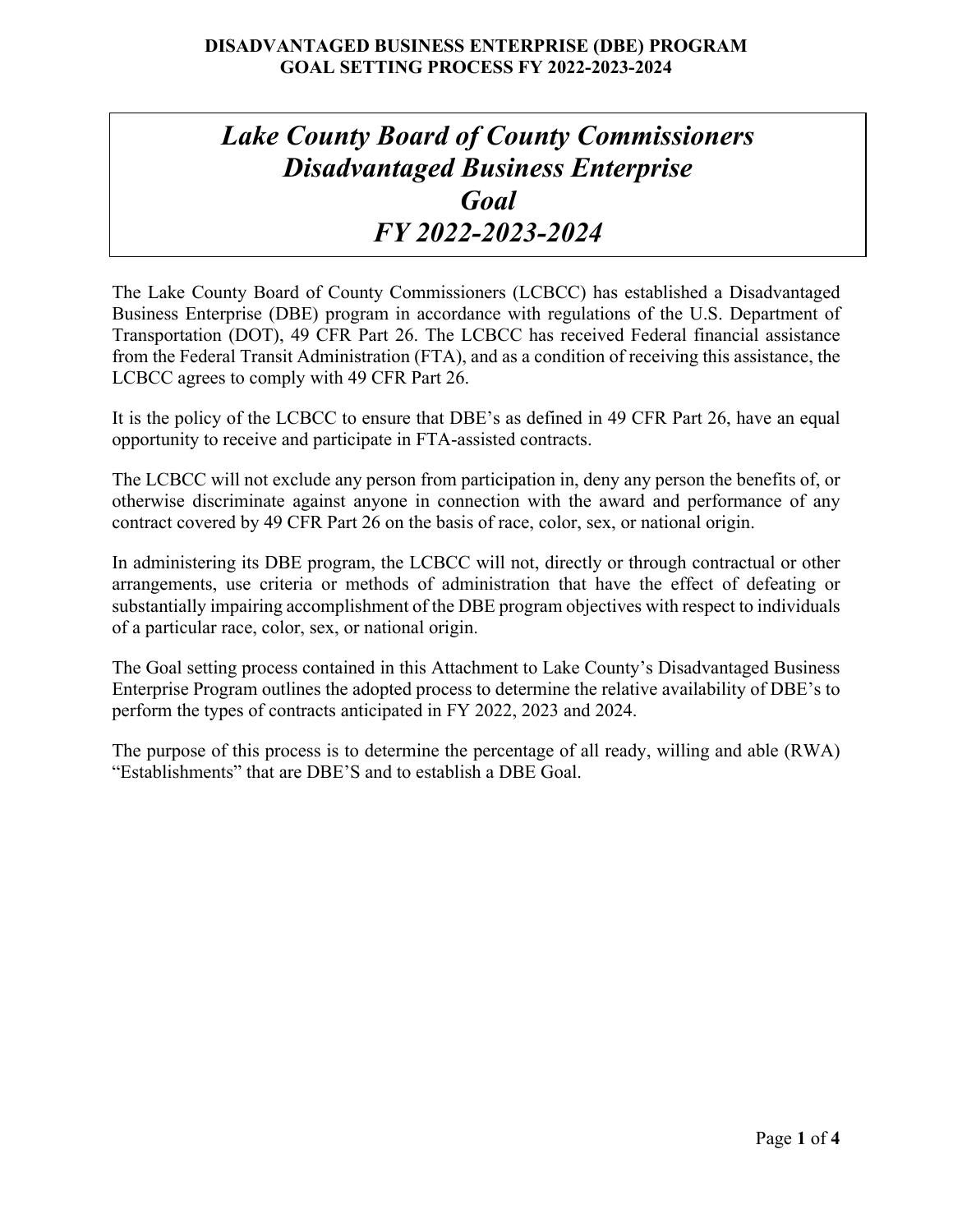## **DISADVANTAGED BUSINESS ENTERPRISE (DBE) PROGRAM GOAL SETTING PROCESS FY 2022-2023-2024**

The methodology used to calculate the LCBCC goal of **5.40%** was:

#### **Step 1- Developing the Base Figure**

Lake County Board of County Commissioners expect to have contracting or subcontracting possibilities in the following areas:

- Transit and Paratransit Services
- Transit vehicle maintenance
- ADA bus stop shelter and pad construction.

The Lake County Office of Transit Services staff has reviewed past bidders and contracts to establish a region that includes Lake, Sumter, Marion, Volusia, Flagler, Seminole, Orange, and Osceola Counties. This region was used to identify DBE and Non-DBE firms ready, willing and able to work in Lake County.

Transit staff utilized the Florida Unified Certification Program (UCP) Disadvantaged Business Enterprise (DBE) Directory to identify DBE vendors ready, willing and able (RWA) to work in Lake County.

## • **[DBE Directory \(state.fl.us\)](https://fdotxwp02.dot.state.fl.us/EqualOpportunityOfficeBusinessDirectory/CustomSearch.aspx)**

Utilizing NAICS codes to determine specified industries and types of business for the proposed future projects, Lake County Transit staff discovered 38 ready, willing and able (RWA) certified DBE's in the identified region.

Transit staff utilized the U.S. Census Bureau County Business Patterns (CBP) database for ready, willing and able TOTAL establishments that currently provide service in this regional area.

• **[Datasets \(census.gov\)](https://www.census.gov/data/datasets.html)**

Staff identified 3,018 ready, willing and able (RWA) TOTAL establishments that currently provide service in this regional area.

The process used to obtain the percent of DBE's to TOTAL establishments for the potential contract percent is illustrated below.

| Certified UCP Program DBE's | 38    | $= 1.26\%$ |
|-----------------------------|-------|------------|
| <b>TOTAL Establishments</b> | 3,018 |            |

The percent of DBE establishments by NAICS codes available in the Lake County area is 1.26%.

To ensure that Step One Base Figure is as accurate as possible, weighting was used to make the LCBCC's goal calculation more accurate. Weighting takes into consideration the type of work and what percent of the total anticipated expenses it will consume. Categories where established grouping like NAICS codes to potential federally and state funded projects.

#### **Weight % X DBE Availability % = Base Figure % by NAICS**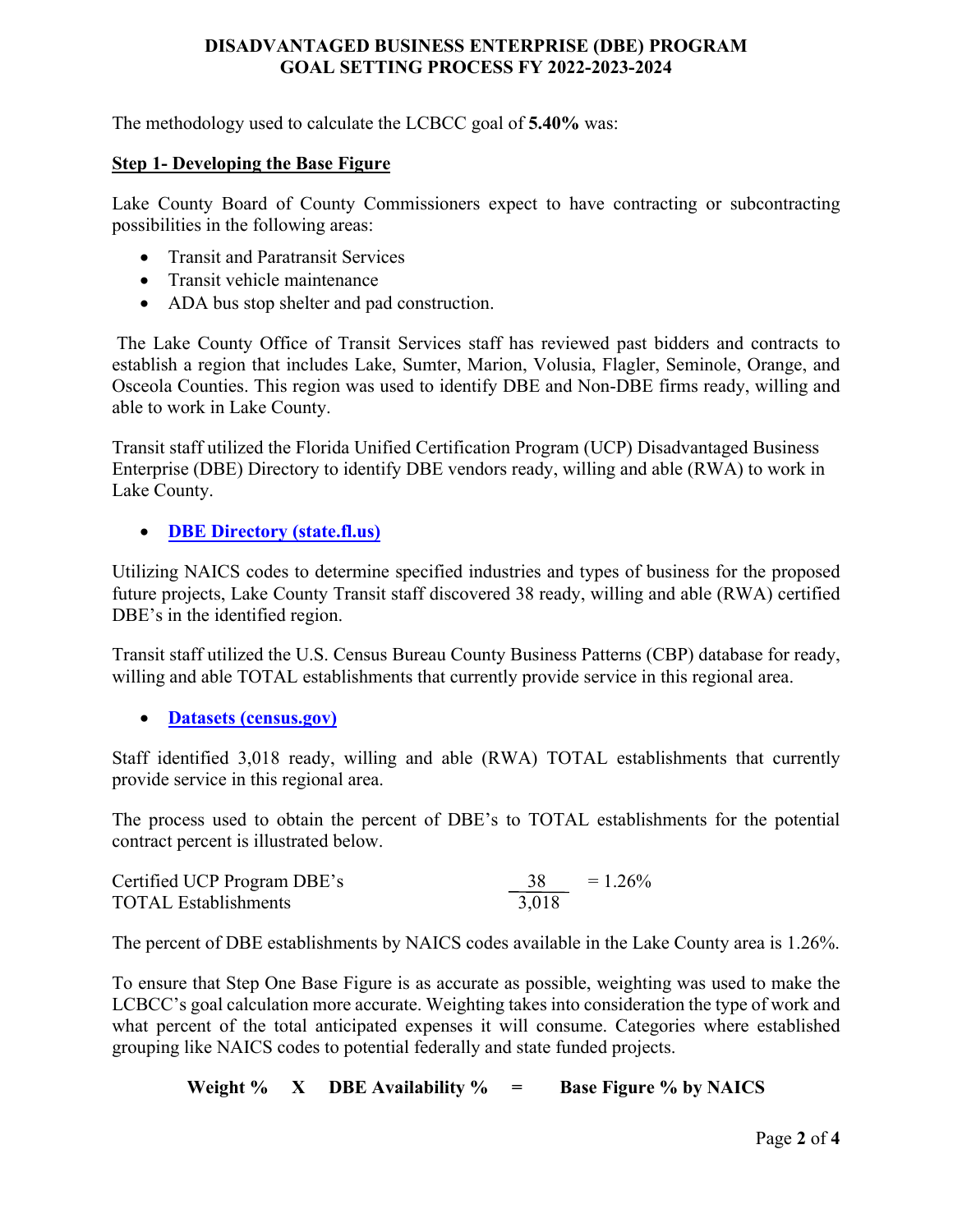## **DISADVANTAGED BUSINESS ENTERPRISE (DBE) PROGRAM GOAL SETTING PROCESS FY 2022-2023-2024**

To determine the appropriate weighting percent by NAICS, the estimated dollar value by NAICS was divided by the total federal and state dollars. The weighting percent by NAICS was then multiplied by the DBE Availability % to determine the Base Figure % by NAICS. See Table below:

|                        |              |                       | Regional       |              |                            | % of Total      |          |
|------------------------|--------------|-----------------------|----------------|--------------|----------------------------|-----------------|----------|
|                        |              | <b>Regional Total</b> | <b>DBE</b>     | Percent of   |                            | Expenditures    |          |
|                        | <b>NAICS</b> | Potential             | Potential      | <b>DBE</b>   | <b>Estimated Tri-</b>      |                 | Weighted |
| Project                | <b>CODE</b>  | <b>Bidders</b>        | <b>Bidders</b> | Availability | <b>Annual Expenditures</b> | \$<br>5,671,000 | Number   |
| <b>Transit and</b>     |              |                       |                |              |                            |                 |          |
| Paratransit            |              |                       |                |              |                            |                 |          |
| Services               | 485991       | 40                    | 3              | 7.50%        | \$<br>1,800,000            | 31.75%          | 2.38%    |
|                        | 485113       | 7                     | 2              | 28.57%       | \$<br>1,500,000            | 21.08%          | 7.56%    |
|                        | 485999       | 64                    | $\overline{7}$ | 10.94%       | \$<br>320,000              | 21.08%          | .62%     |
| <b>Transit Vehicle</b> |              |                       |                |              |                            |                 |          |
| Maintenance            | 811121       | 831                   | 0              | 0.00%        | \$<br>640,000              | 7.69%           | 0.00%    |
|                        | 811118       | 1889                  | $\mathbf 0$    | 0.00%        | \$<br>870,000              | 7.69%           | 0.00%    |
| ADA Bus Stop           |              |                       |                |              |                            |                 |          |
| Pads and               |              |                       |                |              |                            |                 |          |
| Shelters               | 238110       | 90                    | $\overline{2}$ | 2.22%        | \$<br>240,000              | 5.13%           | 0.09%    |
|                        | 238910       |                       |                |              |                            |                 |          |
|                        |              | 304                   | 5              | 1.64%        | \$<br>75,000               | .85%            | 0.02%    |
|                        | 238990       |                       |                |              |                            |                 |          |
|                        |              | 644                   | 6              | .93%         | \$<br>75,000               | 2.03%           | 0.01%    |
|                        | 237310       |                       |                |              |                            |                 |          |
|                        |              | 90                    | 3              | 3.33%        | \$<br>75,000               | 4.54%           | 0.04%    |
|                        | 236220       | 528                   | 10             | 1.89%        | \$<br>75,000               | 4.54%           | 0.03%    |
| Totals                 |              | 3018                  | 38             | 1.26%        | \$<br>5,670,000            | 100%            | 10.75%   |

# **Step 2 – Adjusting the Base Figure**

Step 2 of the Goal setting process is designed to adjust the Step 1 base figure to make it as precise as possible. After calculating a base figure of the relative availability of DBEs, evidence was examined to determine what adjustment was needed to the base figure in order to arrive at the overall goal.

Historical Lake County DBE participation data for FY 18, 19 and 20 was shown to have a median of 0.5% DBE participation.

| $-$<br>$\overline{\phantom{a}}$        | $\sim$<br>T<br>. .<br><b>.</b> | $\mathbf{u}$<br>້ |
|----------------------------------------|--------------------------------|-------------------|
| 20 <sub>0</sub><br>$\sim$ 0<br>$\cdot$ | 50/                            | $\sim$ $\sim$     |

An adjusted figure was established utilizing median past participation figure and the base figure of Step 1.

10.75% Base Figure + 0.5% Median Past Participation = 10.8%

 $10.8 \% / 2 = 5.40\%$